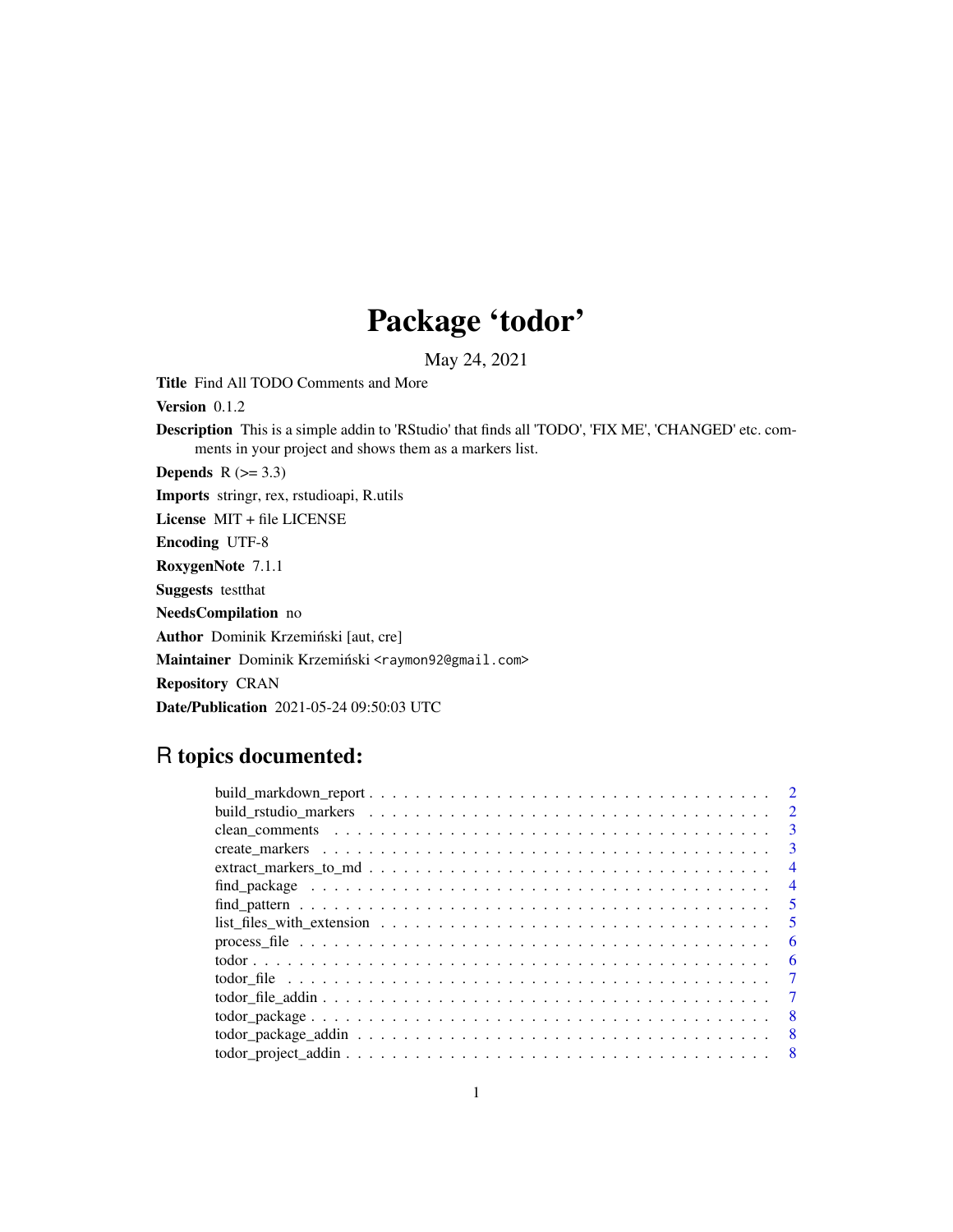<span id="page-1-0"></span>build\_markdown\_report *Build TODO report in markdown syntax*

#### Description

Extracts the list of unique files which contain a todor marker and applies extract\_markers\_to\_md to each of these files.

#### Usage

```
build_markdown_report(markers)
```
#### Arguments

markers List of todor markers.

build\_rstudio\_markers *Build Rstudio Markers*

#### Description

Build Rstudio Markers

#### Usage

```
build_rstudio_markers(markers)
```
#### Arguments

markers list of markers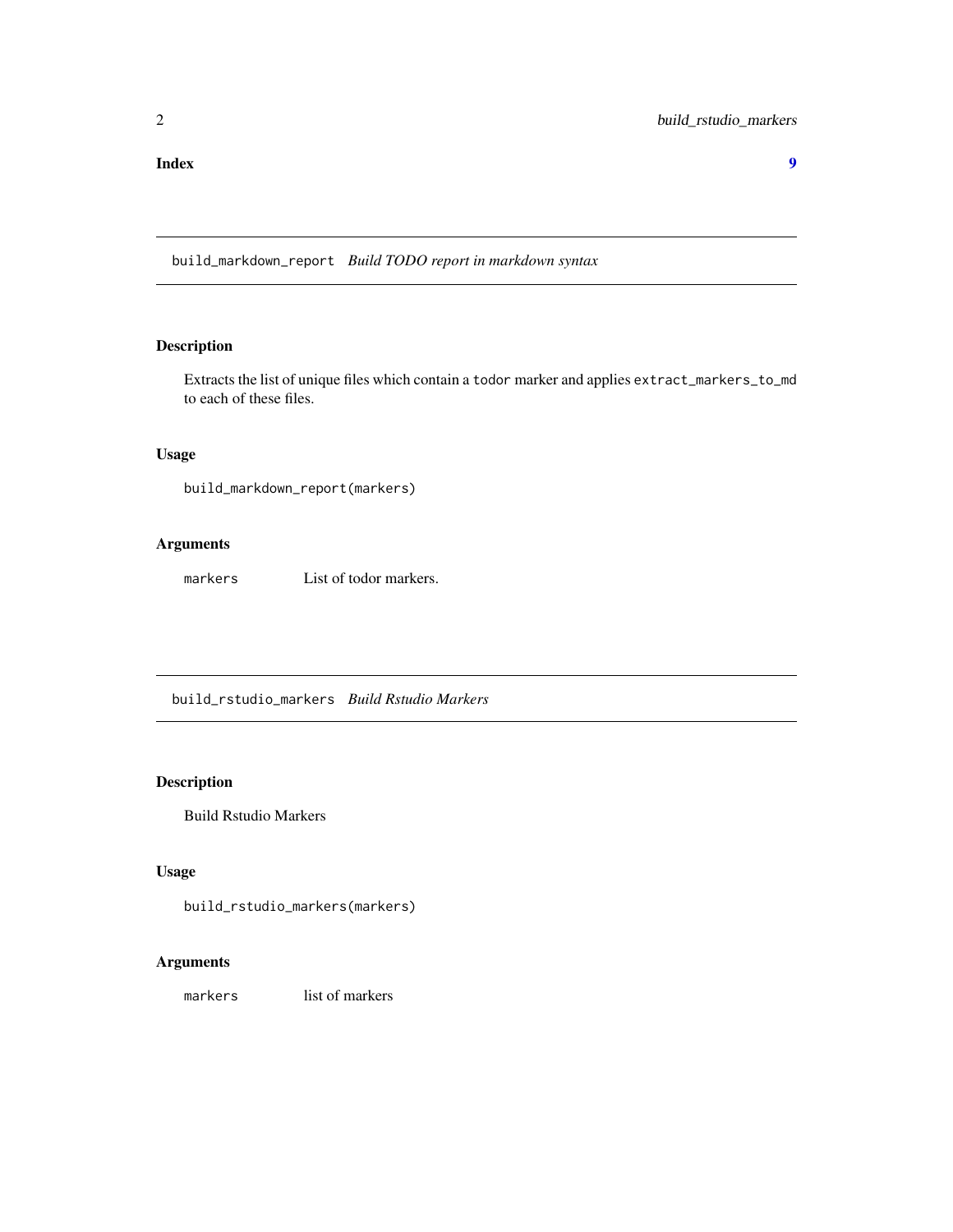<span id="page-2-0"></span>clean\_comments *Clean line from comment tags*

#### Description

Clean line from comment tags

#### Usage

```
clean_comments(line, pattern = NULL)
```
#### Arguments

| line    | character with comment tag to remove            |
|---------|-------------------------------------------------|
| pattern | character with pattern to detect (default NULL) |

#### Value

cleaned character

#### Examples

```
## Not run:
clean_comments("#' TODO abc abc") #"TODO abc abc"
```
## End(Not run)

create\_markers *Create markers*

#### Description

Create markers

#### Usage

```
create_markers(todo.list)
```
#### Arguments

todo. list list of files with lists of items detected in each

#### Value

markers list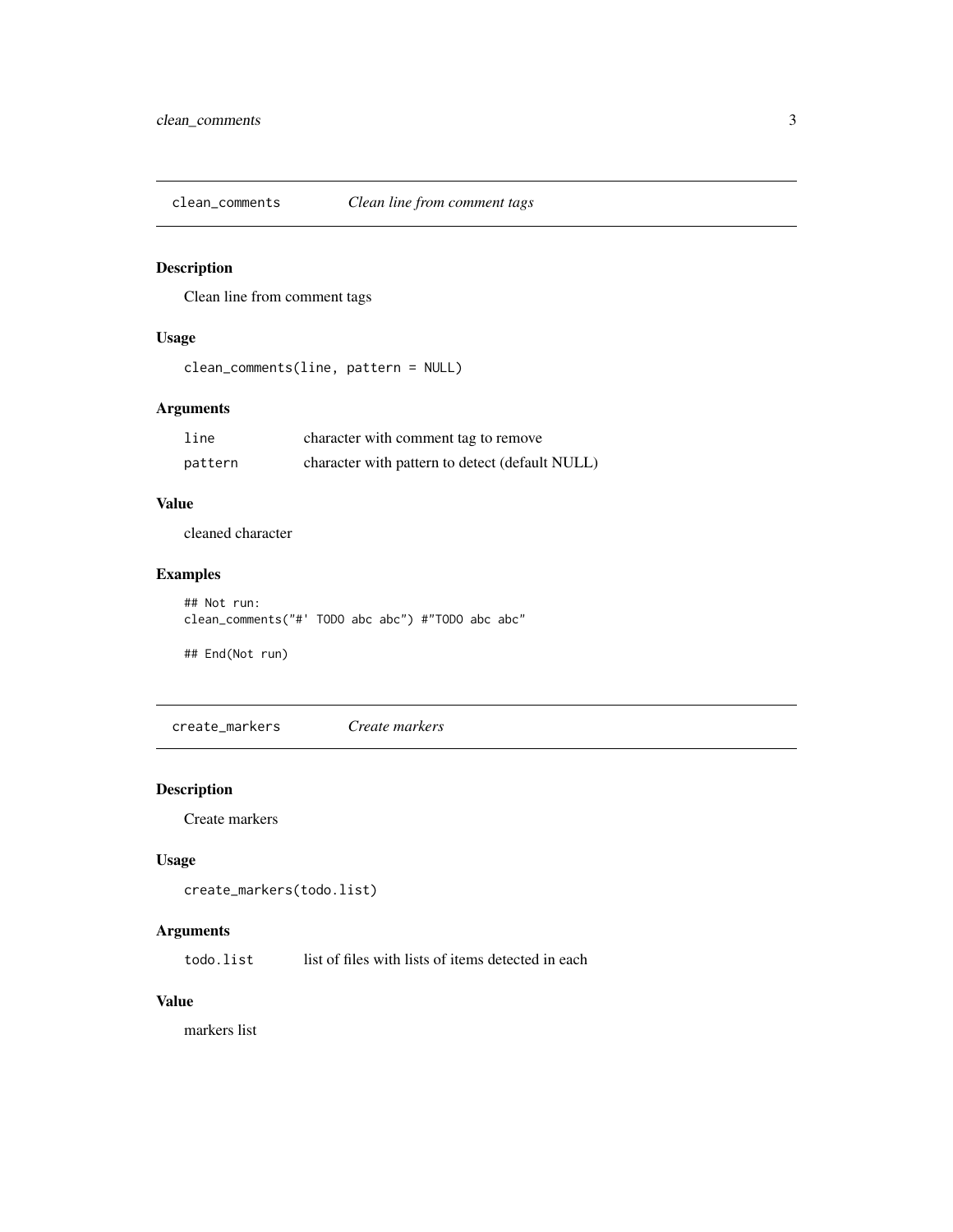#### <span id="page-3-0"></span>Description

Extracts all todor markers in a given file and converts them to bullet-pointed markdown syntax. The file name is printed in bold at the top of each section.

#### Usage

```
extract_markers_to_md(file, markers)
```
#### Arguments

| file    | Name of file. Used to extract TODOs in that file from the list of markers. |
|---------|----------------------------------------------------------------------------|
| markers | List of todor markers.                                                     |

| find_package | Find package |  |
|--------------|--------------|--|
|--------------|--------------|--|

#### Description

Find package

#### Usage

```
find_package(path = getwd())
```
#### Arguments

path character with path to directory with R code files

#### Value

package path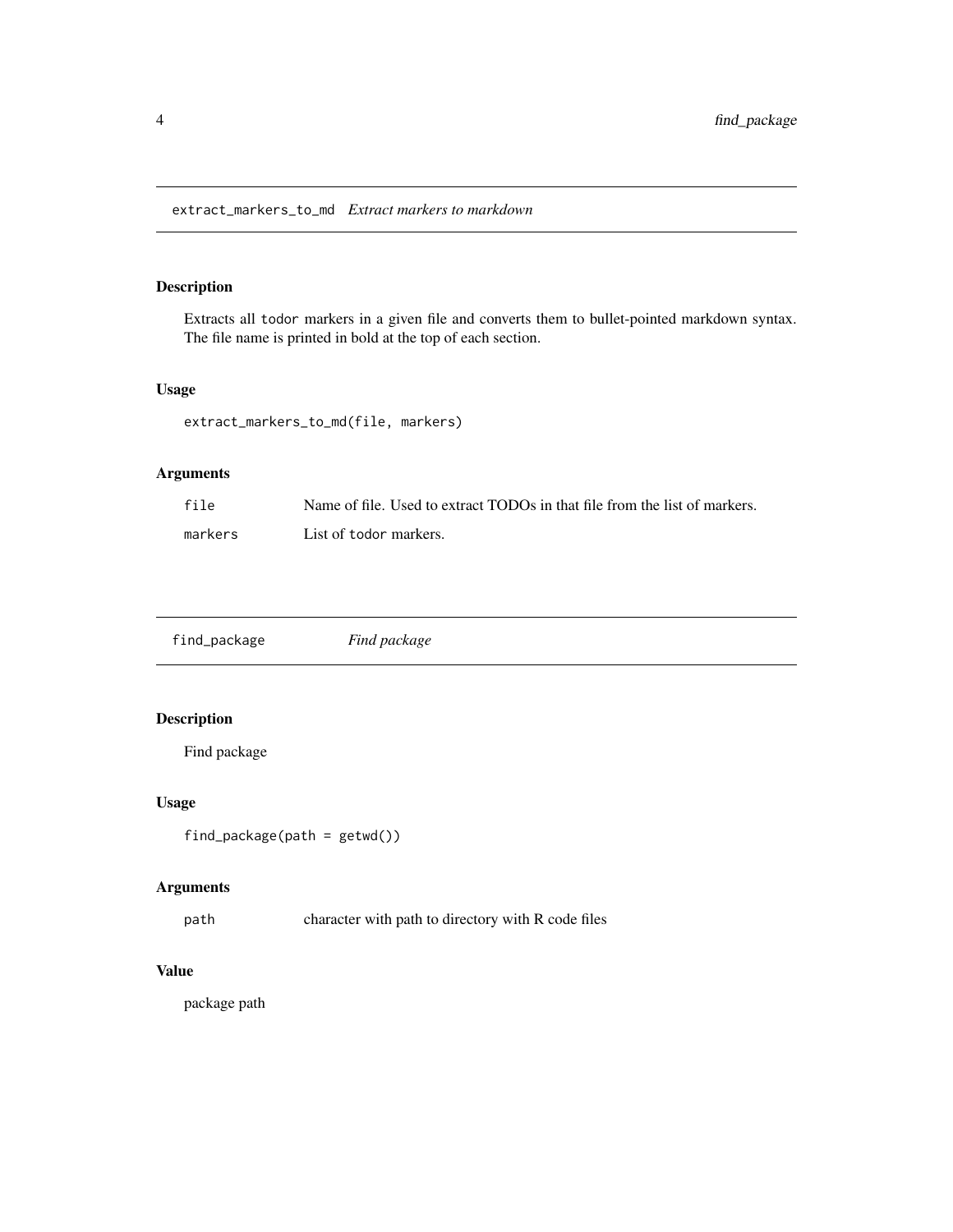<span id="page-4-0"></span>find\_pattern *Find pattern*

#### Description

Find patterns like # TODO text #TODO Test this thing. #TODO: Test this thing. #TODO -Test this thing. <!--TODO Test this thing. --> <!--TODO: Test this thing. --> <!--TODO -Test this thing. -->

#### Usage

```
find_pattern(text, patterns = c("TODO", "FIXME"))
```
#### Arguments

| text     | character with text |
|----------|---------------------|
| patterns | character vector    |

#### Value

character with pattern in brackets or NULL

```
list_files_with_extension
```
*List files with given extension*

#### Description

It lists recursively with full path names.

#### Usage

list\_files\_with\_extension(extension, search\_path)

#### Arguments

| extension   | character with extension                    |
|-------------|---------------------------------------------|
| search_path | character with path to start searching from |

#### Value

list of files with specified extension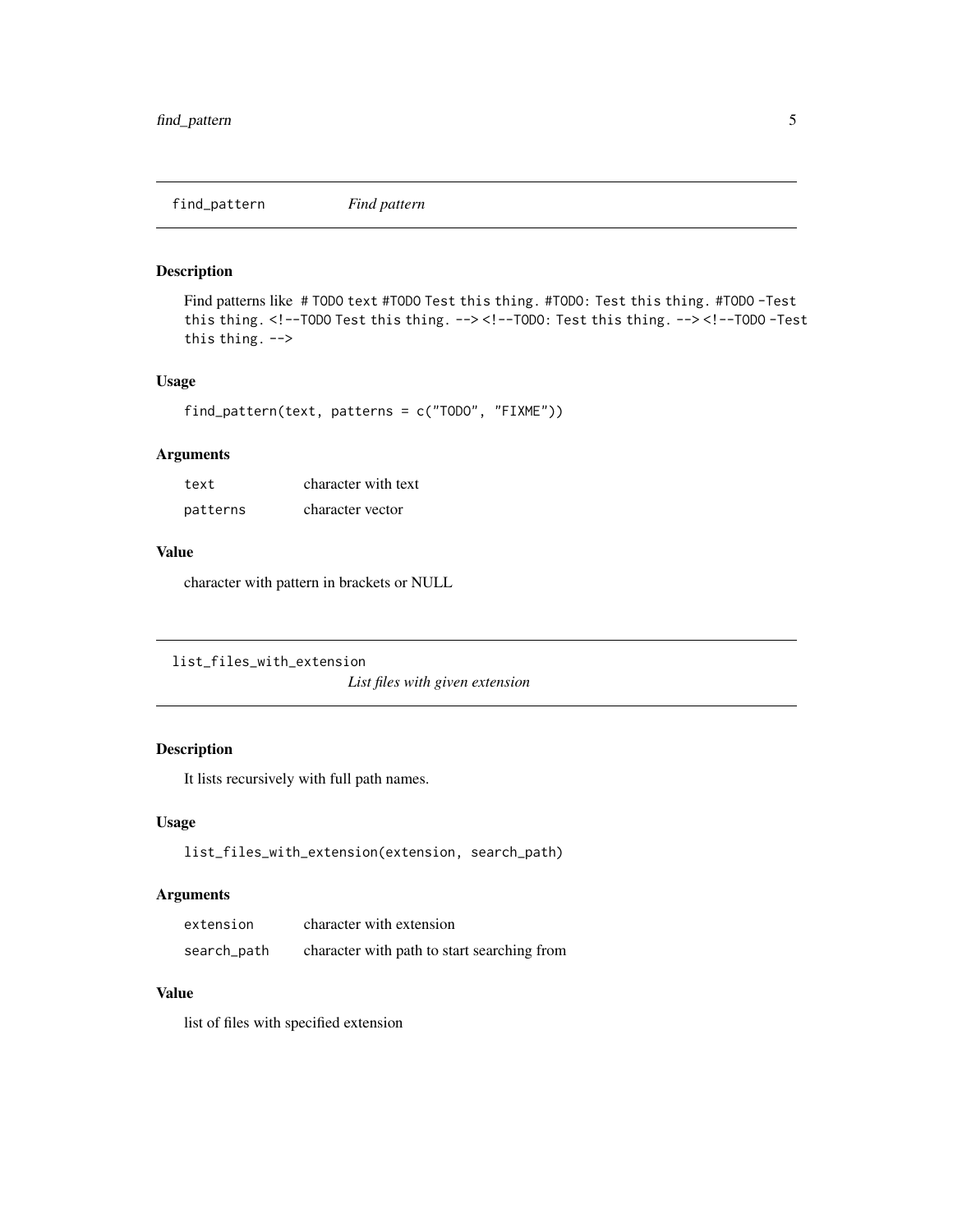<span id="page-5-0"></span>process\_file *Process file*

#### Description

It calls find\_pattern on given file and return detected markers or NULL.

#### Usage

```
process_file(filepath, patterns)
```
#### Arguments

| filepath | character with                                                            |
|----------|---------------------------------------------------------------------------|
| patterns | vector of characters with given patterns to detect, e.g. c("TODO", "BUG") |

#### Value

list of markers (which are lists describing properties of detected item from find\_pattern)

| todor | TODOR This package helps you to find all code rows in your code with |
|-------|----------------------------------------------------------------------|
|       | places to be filled in the future.                                   |

#### Description

Called on project that are not R packages. Checks all places in the code which require amendents as specified in todo\_types on R and r files. It triggers rstudio markers to appear.

#### Usage

```
todor(
  todo_types = NULL,
  search\_path = getwd(),
  file = NULL,
  output = "markers"
\mathcal{L}
```
#### Arguments

| todo_types  | vector with character describing types of elements to detect. If NULL default<br>items will be used.                                                                                      |
|-------------|-------------------------------------------------------------------------------------------------------------------------------------------------------------------------------------------|
| search_path | vector with paths that contains comments you are looking for.                                                                                                                             |
| file        | character with path to file. If not NULL the search path will be ignored.                                                                                                                 |
| output      | what form should the output take? "markers" (default) creates a marker for each<br>TODO and lists them in the "Markers" Ristudio pane. "text" coverts the TODO<br>list to markdown syntax |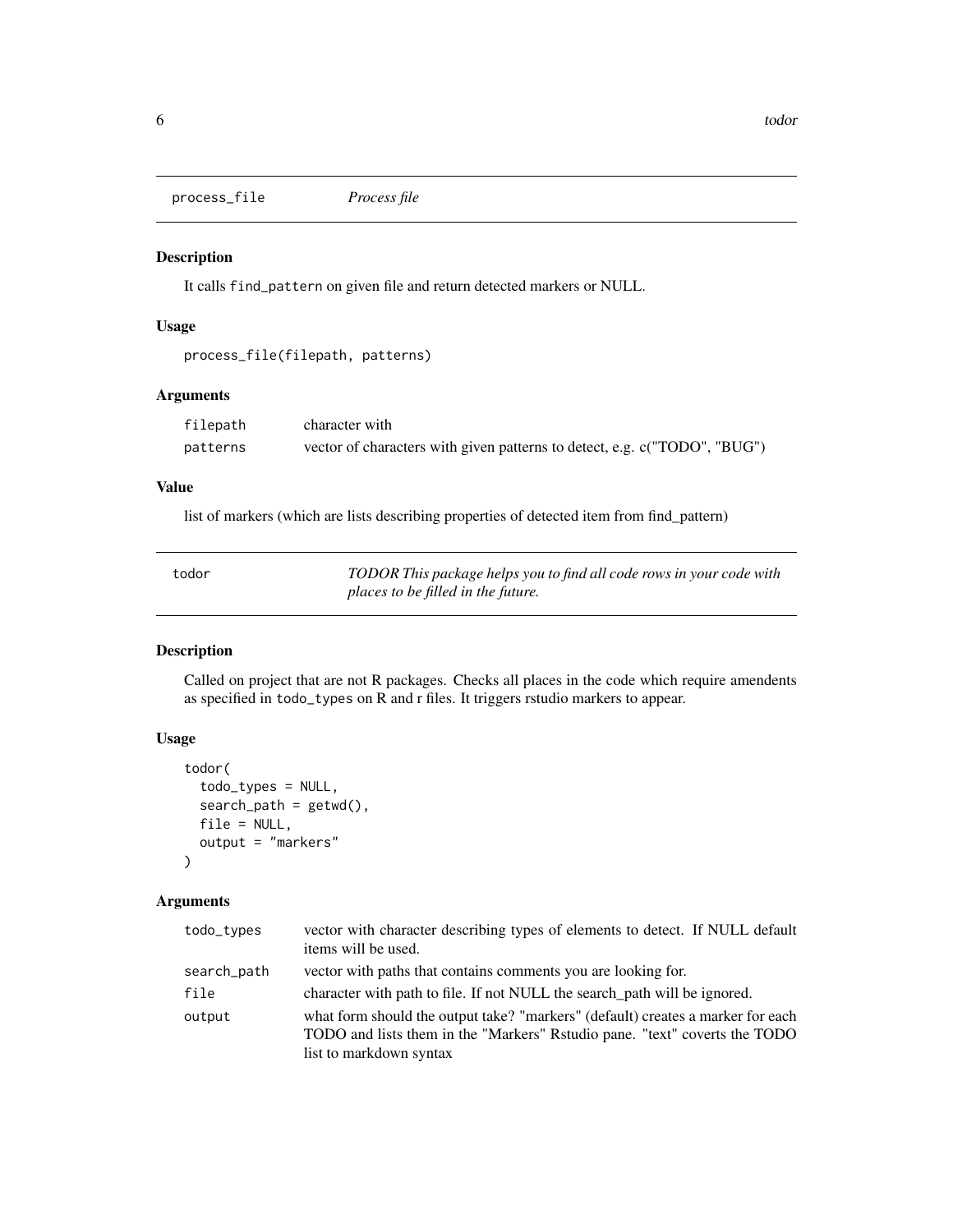#### <span id="page-6-0"></span>todor\_file 7

#### Details

There are several options that let you control TODOr behaviour:

todor\_rmd - when set to TRUE it searches also through Rmd files (default TRUE).

todor\_rnw - when set to TRUE it searches also through Rnw files (default FALSE).

todor\_rhtml - when set to TRUE it searches also through Rhtml files (default FALSE).

todor\_exclude\_packrat when set to FALSE, all files in the "packrat" directory are excluded (default TRUE).

todor\_exclude\_r when TRUE, it ignores R and r files (default FALSE)

todor\_patterns must be vector. Contains all the names of patterns to be detected. Default are: "FIXME", "TODO", "CHANGED", "IDEA", "HACK", "NOTE", "REVIEW", "BUG", "QUES-TION", "COMBAK", "TEMP".

todor\_file *Todor file*

#### Description

Todor file

#### Usage

```
todor_file(file_name, todo_types = NULL, output = "markers")
```
#### Arguments

| file_name  | character with file name                                                                                                                                                                  |
|------------|-------------------------------------------------------------------------------------------------------------------------------------------------------------------------------------------|
| todo_types | vector with character describing types of elements to detect. If NULL default<br>items will be used.                                                                                      |
| output     | what form should the output take? "markers" (default) creates a marker for each<br>TODO and lists them in the "Markers" Ristudio pane. "text" coverts the TODO<br>list to markdown syntax |

todor\_file\_addin *Todor active file addin*

#### Description

Calls todor\_file function on active document path.

#### Usage

todor\_file\_addin()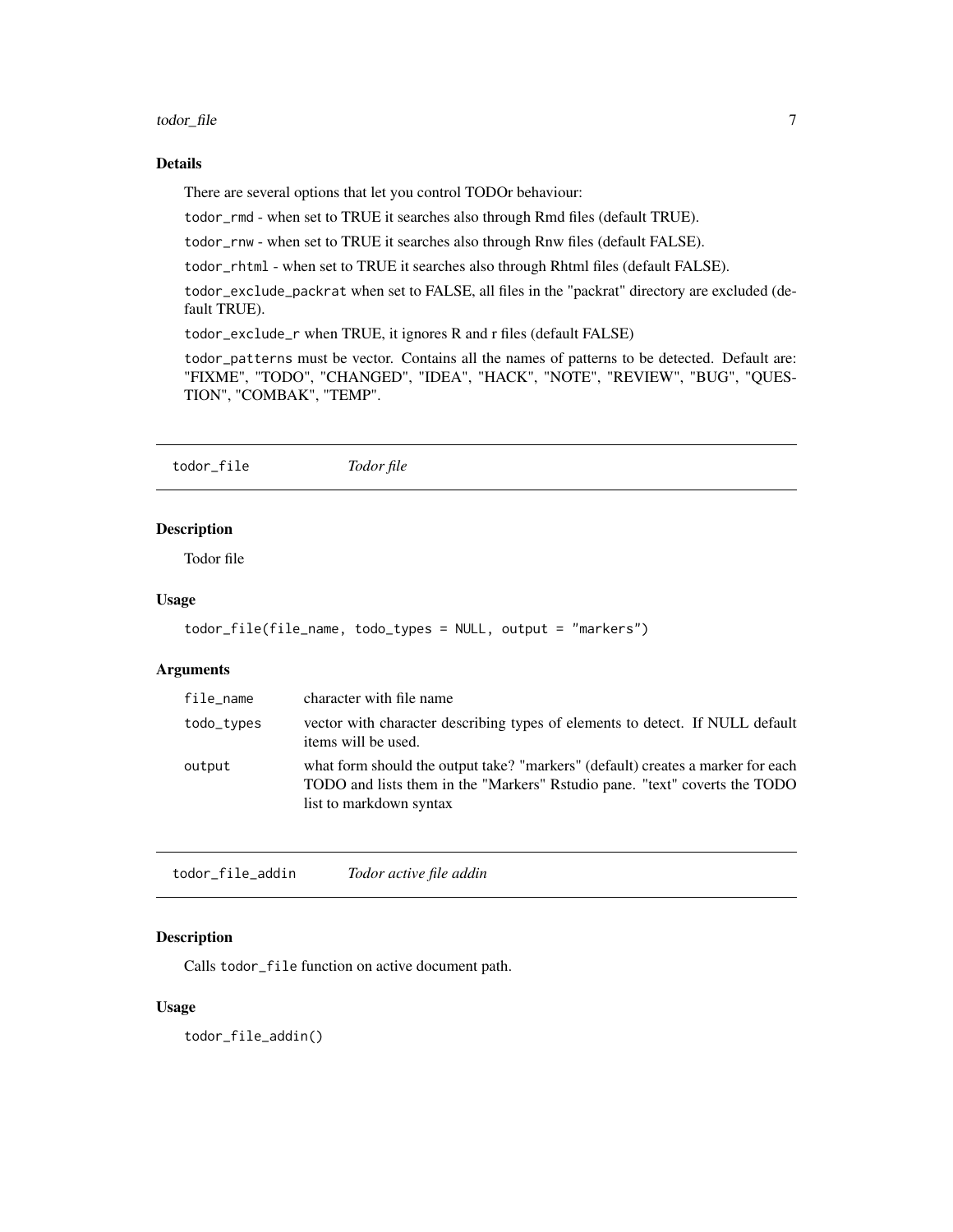<span id="page-7-0"></span>

#### Description

Called on packages. Checks all places in the code which require amendents as specified in todo\_types. It triggers rstudio markers to appear.

#### Usage

todor\_package(todo\_types = NULL)

#### Arguments

todo\_types vector with character describing types of elements to detect. If NULL default items will be used.

todor\_package\_addin *Todor package addin*

#### Description

Calls todor\_package function.

#### Usage

```
todor_package_addin()
```
todor\_project\_addin *Todor project addin*

#### Description

Calls todor function.

#### Usage

todor\_project\_addin()